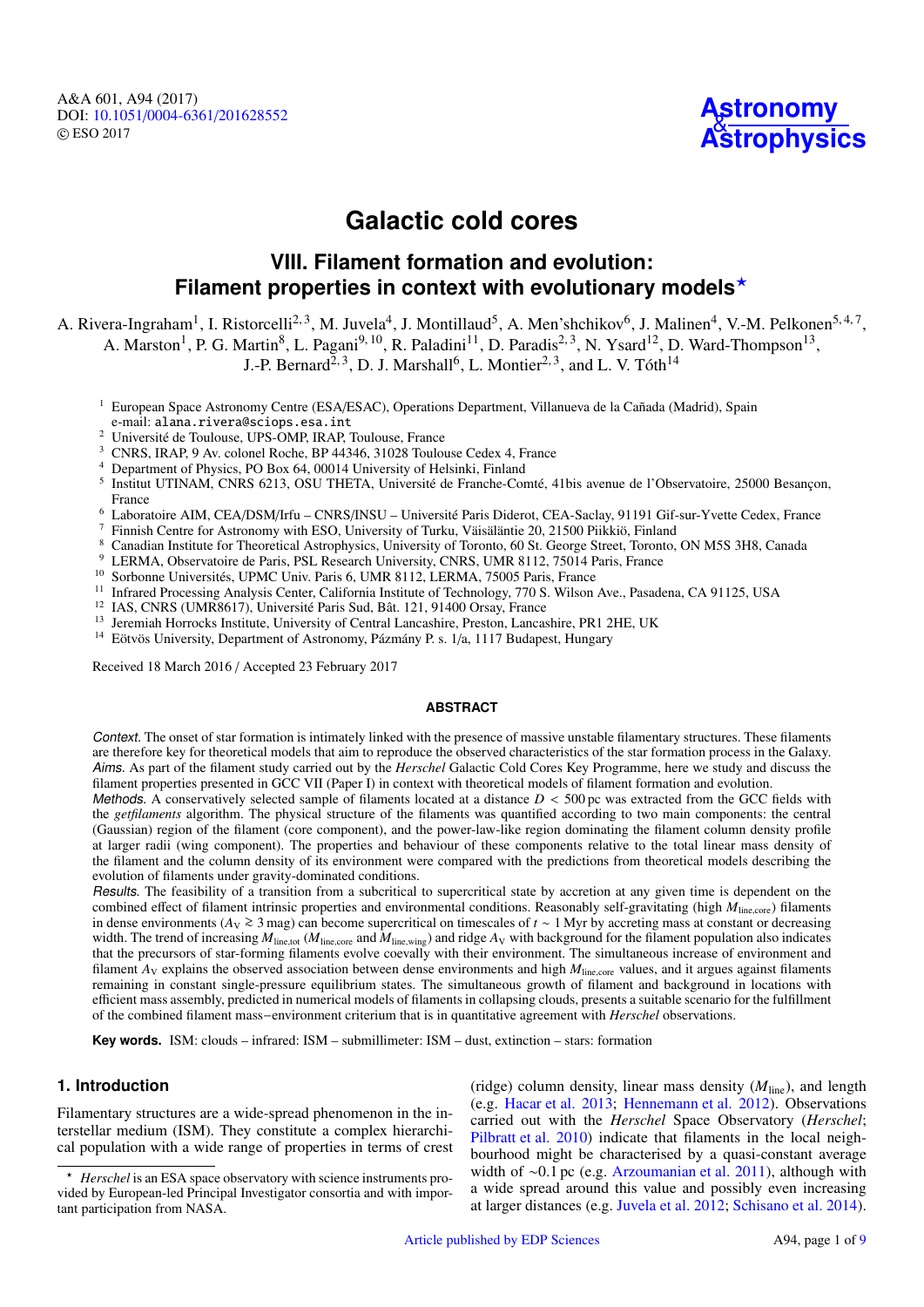Filaments are also ubiquitous in a wide range of environments and conditions, from the most diffuse regions at high galactic latitudes (e.g. [Miville-Deschênes et al.](#page-8-7) [2010\)](#page-8-7) to the active highmass star forming complexes (e.g. [Hennemann et al.](#page-8-1) [2012\)](#page-8-1).

Despite their diversity, the observed tendency of pre-stellar cores and young stellar objects (YSOs) to be associated with the densest and most massive of these filaments (supercritical:  $M_{\text{line}} > M_{\text{crit}}$ , where  $M_{\text{crit}} = 2c_s^2/G \sim 16.5 M_\odot \text{pc}^{-1}$  for a dust temperature of  $T \approx 10 \text{ K}$ ; e.g. Inutsuka & Miyama 1992; dust temperature of  $T \approx 10$  K; e.g. [Inutsuka & Miyama](#page-8-8) [1992;](#page-8-8) [André et al.](#page-8-9) [2010\)](#page-8-9) has made them a critical component that needs to be accurately constrained for the development of viable observational and theoretical models of star formation. Processes such as global cloud collapse (e.g. [Peretto et al.](#page-8-10) [2013\)](#page-8-10), convergence of large-scale flows (e.g. [Schneider et al.](#page-8-11) [2010\)](#page-8-11), or cloud-cloud collisions (e.g. [Duarte-Cabral et al.](#page-8-12) [2011\)](#page-8-12) are examples of the various scenarios invoked to account for the presence of filaments in star-forming regions.

Rivera-Ingraham et al. [\(2016;](#page-8-13) Paper I hereafter) used the data acquired by the *Herschel* Galactic Cold Cores Key Programme (GCC; PI: M. Juvela; [Juvela et al.](#page-8-4) [2012\)](#page-8-4) to extract a sample of filaments for Galactic fields located at  $D \leq 500$  pc. This study complemented the work presented in [Juvela et al.](#page-8-4) [\(2012\)](#page-8-4) and aimed to provide a reliable characterisation of the physical properties of the filament population under different environmental conditions. The goal of this work is to apply and interpret the results derived in Paper I in context with the predictions from gravity-dominated models of star formation. Comparison between the observed filament properties and predictions from these models will lead to a better understanding of the processes and conditions needed for the formation of star-forming filaments in (gravity-driven) scenarios. The role of external events in filament formation such as external feedback and collisions are the subject of ongoing work and will be published in an upcoming study.

This work is organised according to the following structure: in Sects. [2](#page-1-0) and [3](#page-1-1) we provide a brief summary of the datasets and methods used in Paper I to identify and characterise the filament sample. The key properties extracted from the filament catalogue are included in Sect. [4.](#page-1-2) These results are analysed and discussed in Sect. [5](#page-2-0) in order to constrain the formation process of starforming supercritical according to accretion-based models. Our conclusions are listed in Sect. [6.](#page-7-0)

#### <span id="page-1-0"></span>**2. Herschel maps and data processing**

The *Herschel* maps with filament detections that were used in Paper I consist of a subsample of 38 fields out of the 116 regions observed by the GCC Programme (see [Juvela et al.](#page-8-4) [2012;](#page-8-4) and [Montillaud et al.](#page-8-14) [2015;](#page-8-14) for a detailed description of the processing and map properties).

The SPIRE (250  $\mu$ m, 350  $\mu$ m, and 500  $\mu$ m; Griffi[n et al.](#page-8-15) [2010\)](#page-8-16) and PACS  $160 \mu m$  maps [\(Poglitsch et al.](#page-8-16) 2010) were processed with the *Herschel* Interactive Processing Environ-ment (HIPE<sup>[1](#page-1-3)</sup>) v.10.0 and the *Scanamorphos* package version 20 [\(Roussel](#page-8-17) [2013\)](#page-8-17), respectively.

Column density and temperature maps were produced from the colour- and offset-corrected SPIRE brightness maps convolved to a common resolution of 40". The pixel-by-pixel fitting of spectral energy distributions (SEDs) was carried out assuming a dust opacity of 0.1 cm<sup>2</sup> g<sup>-1</sup> at 1 THz [\(Hildebrand](#page-8-18) [1983\)](#page-8-18) for a fixed dust emissivity index of  $\beta = 2$ . We assumed a mean atomic fixed dust emissivity index of  $\beta = 2$ . We assumed a mean atomic weight per molecule of  $\mu = 2.33$  for consistency with previous filament studies.

## <span id="page-1-1"></span>**3. Method: detection and characterisation of the filament sample**

The target structures of our analysis consisted of the most robust filamentary detections located at  $D < 500$  pc that are directly linked to the formation of cores within the resolution limitations of the data (full with at half maximum:  $FWHM_{\text{core}} < 0.2 \text{ pc}$ ). The process of filament extraction, selection, and analysis are outlined below, and we refer to Paper I for a detailed description of the process and techniques employed.

A preliminary catalogue of filament detections in each field was obtained from the  $N_{\text{H}_2}$  maps using the *getfilaments* algorithm v1.140127 [\(Men'shchikov](#page-8-19) [2013\)](#page-8-19). This initial extraction was carried out as part of the source-detection process performed with the multi-scale multi-wavelength source extraction algorithm *getsources* [\(Men'shchikov et al.](#page-8-20) [2012\)](#page-8-20). During the filament detection process, *getfilaments* effectively identified and separated all the filamentary contribution in the map from the contribution associated with compact sources and background or noise fluctuations, providing a set of images with clean filament profiles from which physical parameters such as width, length, and intensity can be derived. The algorithm also quantified for each filament pixel the fraction of the total intensity associated with different spatial scales in the image. Only those filaments with significant emission in the spatial scales relevant for the formation of pre-stellar cores (<0.2 pc at  $D \le 500$  pc) were considered to be core-bearing filaments (core-scale filaments) and were selected for further analysis.

The filament population was characterised by examining the structural and environmental properties of each filament. The average radial column density profile of each detection (including contribution from compact sources to the profile) was fitted with an idealised model of a Plummer-like [\(Whitworth & Ward-Thompson](#page-8-21) [2001;](#page-8-21) [Nutter et al.](#page-8-22) [2008\)](#page-8-22) cylindrical filament using a non-linear least-squares minimisation routine. Integration of the best-fit profile yielded an estimate of the total linear mass density  $(M<sub>line, tot</sub>)$ . Following the approach used in previous studies, the filament profile was further assumed to be characterised by a Gaussian-like inner region comprising the most central and densest parts of the filament. This component was described in Paper I as the filament core-component, and it defines the characteristic *FWHM* of the filament. The wing-component is dominated by the power-law-like region of the filament profile at large radii, so that the total linear mass density can be expressed as  $M_{\text{line,tot}} = M_{\text{line.core}} + M_{\text{line,wing}}$ . The mean intrinsic column density of the filament was estimated by averaging the values of the pixels associated with the filament crest. An estimate of the background level was obtained by averaging the same pixels, but with  $N_{\rm H_2}$  values measured from the complementary background map obtained by *getfilaments* (*getsources*) during the filament extraction process.

## <span id="page-1-2"></span>**4. Results: potential evolutionary trends for accretion-based models**

A total of 14 fields contained filaments in the local neighbourhood that satisfied the intrinsic and reliability criteria established for the selection of core-bearing filaments. These filaments were classified according to the component dominating their total linear mass density (core-dominated if  $M_{line,core}/M_{line,wing} > 1$ , wing-dominated otherwise), stability (supercritical if  $M_{\text{line, tot}} \geq M_{\text{crit}}$ , subcritical otherwise), and

<span id="page-1-3"></span><sup>1</sup> HIPE is a joint development by the *Herschel* Science Ground Segment Consortium, consisting of ESA, the NASA *Herschel* Science Center, and the HIFI, PACS and SPIRE consortia.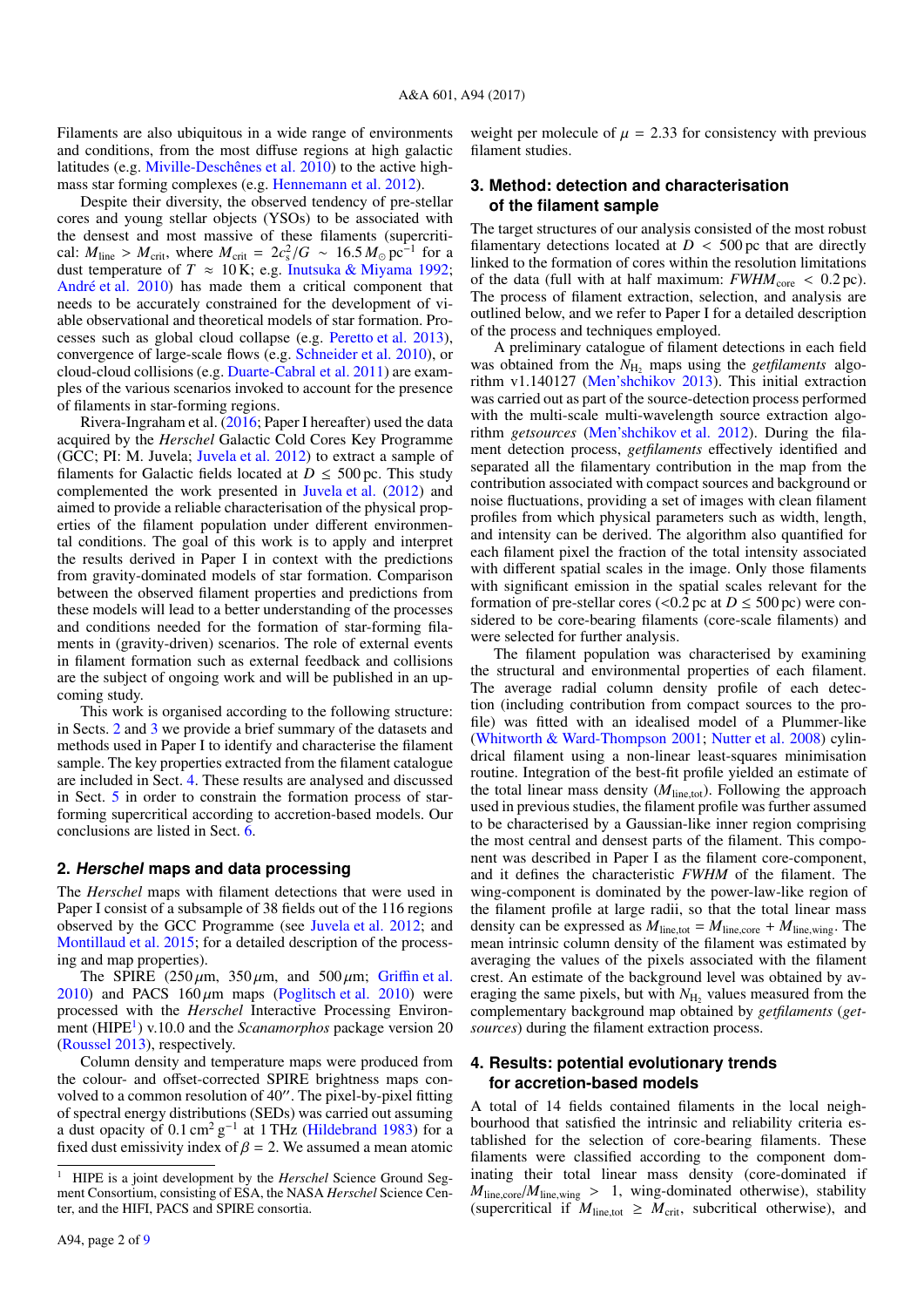<span id="page-2-2"></span>

| Regime         | $\langle M_{\text{line,core}} \rangle$ | $\langle M_{\text{line}, \text{wing}} \rangle$ | $\langle N_{\rm H} \rangle^a$ | $\langle A_V \rangle^{a,b}$ | $\langle BKG N_H \rangle$     | $\langle BKG\, A_V \rangle^b$ | <b>FWHM</b>     |
|----------------|----------------------------------------|------------------------------------------------|-------------------------------|-----------------------------|-------------------------------|-------------------------------|-----------------|
|                | $[M_{\odot} \,\mathrm{pc}^{-1}]$       | $[M_{\odot} \,\mathrm{pc}^{-1}]$               | $[10^{20}$ cm <sup>-2</sup> ] | [mag]                       | $[10^{20}$ cm <sup>-2</sup> ] | [mag]                         | [pc]            |
| 1 ALL          | $2.16 \pm 0.22$                        | $2.40 \pm 0.70$                                | $8.92 \pm 0.82$               | $0.95 \pm 0.09$             | $13.77 \pm 2.05$              | $1.46 \pm 0.22$               | $0.11 \pm 0.01$ |
| 1 ALL $(HB)^c$ | $2.43 \pm 0.40$                        | $3.29 \pm 1.98$                                | $12.34 \pm 2.02$              | $1.31 \pm 0.21$             | $26.90 \pm 2.53$              | $2.86 \pm 0.27$               | $0.09 \pm 0.01$ |
| 1 ALL $(LB)^c$ | $2.08 \pm 0.26$                        | $2.13 \pm 0.72$                                | $7.86 \pm 0.69$               | $0.84 \pm 0.07$             | $9.73 \pm 1.01$               | $1.04 \pm 0.11$               | $0.11 \pm 0.01$ |
| 2 ALL          | $5.97 \pm 0.25$                        | $7.72 \pm 1.38$                                | $23.02 \pm 3.38$              | $2.45 \pm 0.36$             | $25.60 \pm 2.57$              | $2.72 \pm 0.27$               | $0.14 \pm 0.01$ |
| $2$ ALL(HB)    | $5.97 \pm 0.27$                        | $6.47 \pm 2.04$                                | $28.51 \pm 5.80$              | $3.03 \pm 0.62$             | $35.35 \pm 1.48$              | $3.76 \pm 0.16$               | $0.11 \pm 0.02$ |
| $2$ ALL $(LB)$ | $5.96 \pm 0.44$                        | $9.11 \pm 1.84$                                | $16.93 \pm 1.85$              | $1.80 \pm 0.20$             | $14.77 \pm 0.92$              | $1.57 \pm 0.10$               | $0.18 \pm 0.02$ |
| $2 S B^d$      | $6.10 \pm 0.30$                        | $3.57 \pm 0.73$                                | $21.04 \pm 2.54$              | $2.24 \pm 0.27$             | $25.36 \pm 3.27$              | $2.70 \pm 0.35$               | $0.15 \pm 0.02$ |
| 2SB(HB)        | $5.77 \pm 0.30$                        | $2.69 \pm 0.83$                                | $22.80 \pm 3.87$              | $2.43 \pm 0.41$             | $33.91 \pm 1.89$              | $3.61 \pm 0.20$               | $0.13 \pm 0.02$ |
| $2SB$ (LB)     | $6.58 \pm 0.56$                        | $4.81 \pm 1.17$                                | $18.58 \pm 2.95$              | $1.98 \pm 0.31$             | $13.40 \pm 1.29$              | $1.43 \pm 0.14$               | $0.18 \pm 0.03$ |
| $2 S P^d$      | $5.73 \pm 0.44$                        | $14.83 \pm 0.74$                               | $26.43 \pm 8.35$              | $2.81 \pm 0.89$             | $26.01 \pm 4.51$              | $2.77 \pm 0.48$               | $0.14 \pm 0.03$ |
| 2 SP(HB)       | $6.45 \pm 0.56$                        | $15.29 \pm 1.47$                               | $41.85 \pm 16.54$             | $4.45 \pm 1.76$             | $38.71 \pm 0.32$              | $4.12 \pm 0.03$               | $0.08 \pm 0.03$ |
| 2 SP(LB)       | $5.20 \pm 0.55$                        | $14.49 \pm 0.85$                               | $14.87 \pm 1.86$              | $1.58 \pm 0.20$             | $16.48 \pm 0.76$              | $1.75 \pm 0.08$               | $0.18 \pm 0.03$ |
| 3 ALL          | $13.61 \pm 1.42$                       | $20.26 \pm 5.19$                               | $52.18 \pm 8.12$              | $5.55 \pm 0.86$             | $27.70 \pm 4.27$              | $2.95 \pm 0.45$               | $0.12 \pm 0.01$ |
| $3$ ALL $(HB)$ | $15.14 \pm 1.57$                       | $23.64 \pm 7.28$                               | $58.16 \pm 11.03$             | $6.19 \pm 1.17$             | $32.56 \pm 4.65$              | $3.46 \pm 0.49$               | $0.13 \pm 0.02$ |
| $3$ ALL $(LB)$ | $10.54 \pm 1.18$                       | $13.51 \pm 4.25$                               | $40.21 \pm 6.67$              | $4.28 \pm 0.71$             | $17.99 \pm 1.64$              | $1.91 \pm 0.17$               | $0.12 \pm 0.00$ |
|                |                                        |                                                |                               |                             |                               |                               |                 |

Table 1. Filament parameters of the regimes for the core-scale filament sample.

Notes. <sup>(a)</sup> Average intrinsic (background-free)  $N_{\text{H}_2}$  of crest and standard error on the mean. <sup>(b)</sup>  $N_{\text{H}_2} = 9.4 \times 10^{20} \text{ cm}^{-2} A_V/\text{mag}$ . <sup>(c)</sup> HB = high background: I B = low background <sup>(d)</sup> SB = subcritical background;  $LB = low$  background. (*d*)  $SB =$  subcritical;  $SP =$  supercritical.

environmental level (low-background (LB) filaments when the background level is below the mean of the population of  $A_V \approx 2.2$  mag, high-background (HB) filaments when above this value<sup>[2](#page-2-1)</sup>). We used these classifications to identify not only global properties of the filament population, but also potential trends and correlations that could provide insight into the requirements, limitations, and nature of the physical processes driving filament formation and evolution.

Three major filament regimes are identified (see Paper I): a core-dominated subcritical regime (regime 1;  $M_{\text{linecore}}$  < 4.2  $M_{\odot}$  pc<sup>-1</sup>), a transition regime comprising a mixture of core-dominated wing-dominated subcritical and supercriticore-dominated, wing-dominated, subcritical, and supercritical filaments (regime 2;  $4.2 \leq M_{\text{line,core}} \leq 8.4 M_{\odot} \text{pc}^{-1}$ ), and regime exclusively associated with supercritical filaments a regime exclusively associated with supercritical filaments (regime 3;  $M_{\text{line,core}} > 8.4 M_{\odot} \text{ pc}^{-1}$ ). These regimes, initially se-<br>lected according to their  $M_{\text{linear}}$  show distinct average struclected according to their  $M_{\text{line,core}}$ , show distinct average structural properties  $(M_{\text{line,tot}})$ , crest  $N_{\text{H}_2}$ ) and environment. This can<br>be clearly observed in the global mean properties of each be clearly observed in the global mean properties of each regime highlighted in Paper I (Tables 3 and 4), and in more detail in Table [1](#page-2-2) of this work.

Filament growth and mass assembly via accretion, as predicted by theoretical models and observational studies (e.g. [Schisano et al.](#page-8-5) [2014\)](#page-8-5), would be characterised by an increase in *M*<sub>line,tot</sub> with time. Based only on the average global characteristics of the different regimes, we were able to conclude in Paper I that both components ( $M_{line,core}$  and  $M_{line,wing}$ ) appear to increase with increasing  $M_{\text{line,tot}}$  (i.e. with time), with the wing component dominating the core component at high  $M_{\text{line,tot}}$  (late stages) of evolution. We were also able to infer that the most massive filament components are primarily associated with the densest environments. Our results clearly indicated that local external conditions must play a fundamental role in filament evolution.

Table [1](#page-2-2) provides a detailed list of the average properties of the different filament groups (classified according to stability and background  $N_{\text{H}_2}$  level) within each of the three regimes. The potential changes in filament structure as a function of time

 $(M<sub>line,tot</sub>)$  and environment quantified in this table are visually illustrated in Fig. [1.](#page-3-0)

In a transition from an overall subcritical to supercritical regime, filaments are characterised by an increase in central ridge column density (e.g. Fig. [1c\)](#page-3-1). This would be a natural outcome for structures undergoing collapse and substructure growth via gravitational forces, especially in dense environments where such processes would be more significant because of the availability of material. Our results also indicate a roughly constant or possibly moderate decrease in filament width with time for HB filaments (Fig. [1a\)](#page-3-2), and an increase for LB filaments (Fig. [1b\)](#page-3-3). These figures indicate that if there are indeed changes in width during filament evolution from a subcritical to supercritical regime, the small variations associated with such changes would explain the apparently constant value of this quantity for filaments in radically different environments and star-forming states (e.g. [André et al.](#page-8-9) [2010\)](#page-8-9). It would also support accretion as a major process in filament formation and evolution, as the presence of filaments with characteristic widths of <sup>∼</sup>0.1 pc has been theorised to be the result, at least in part, of accretion effects (e.g. accretion-driven turbulence and ion-neutral friction; [Hennebelle & André](#page-8-24) [2013\)](#page-8-24).

## <span id="page-2-0"></span>**5. Discussion: filament evolution under gravity-dominated conditions**

Accretion is necessary for filament growth and is therefore a key factor in any evolutionary model of filaments in the ISM. Accretion is predicted to play a crucial if not dominant role in any scenario of filament evolution. Theoretical modelling of gravitational infall onto molecular filaments carried out by [Heitsch](#page-8-25) [\(2013\)](#page-8-25) indicates that accretion cannot be prevented even in the presence of magnetic fields or turbulence. With timescales shorter than those of ambipolar and turbulent diffusion [\(Heitsch & Hartmann](#page-8-26) [2014\)](#page-8-26), accretion is one of the most likely candidates for driving the pre-stellar core and star formation process.

<span id="page-2-1"></span><sup>&</sup>lt;sup>2</sup>  $N_{\text{H}_2}$  = 9.4 × 10<sup>20</sup> cm<sup>-2</sup>  $A_V$ /mag; [Bohlin et al.](#page-8-23) [\(1978\)](#page-8-23).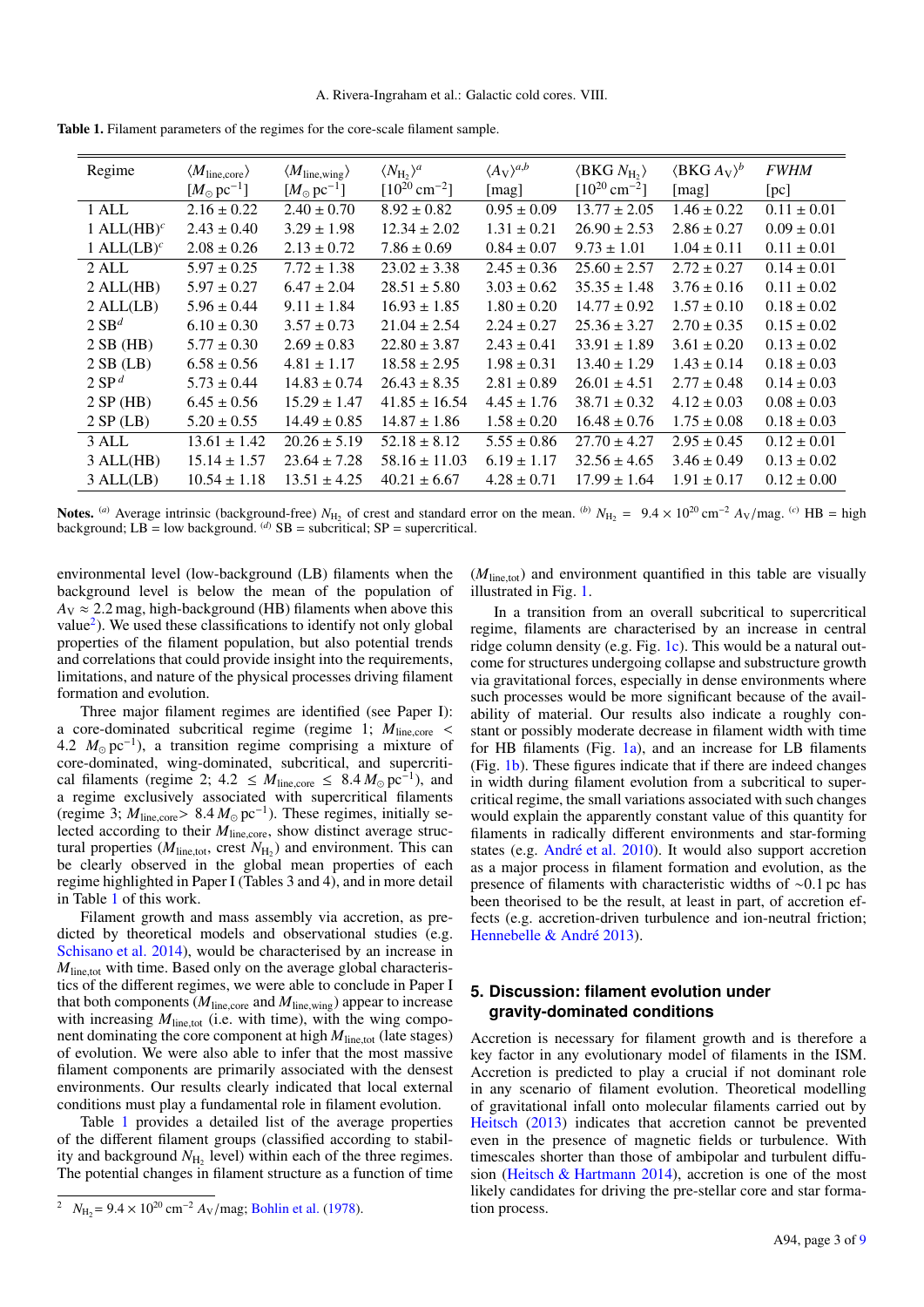<span id="page-3-3"></span><span id="page-3-2"></span>

<span id="page-3-1"></span><span id="page-3-0"></span>[Fig. 1.](http://dexter.edpsciences.org/applet.php?DOI=10.1051/0004-6361/201628552&pdf_id=1) Filament characteristic intrinsic total linear mass density ( $M<sub>line, tot</sub>$ ) as a function of *FWHM* for HBs (filled red and magenta symbols; a)) and LBs (filled blue and green symbols **b**)) of the core-scale filament sample. Panel c) shows the *A*<sub>V</sub>−*FWHM* distribution for HBs. As reference, black crosses in Figs. [1a](#page-3-2) and [1b](#page-3-3) mark the position of filaments in low and high backgrounds, respectively. Panel d) is the same as a) and b), but with uncertainties included as reference. The red arrow indicates the evolutionary direction at constant <sup>∼</sup>0.1 pc width (e.g. Arzoumanian et al. 2011; 2013). The green arrow indicates an alternative evolutionary path leading to filaments with the same final properties and conveying similar changes as the original model, but allowing for a (conservative) change in filament width (see text). Separation according to the relative contribution of core or wing components to the filament *M*<sub>line,tot</sub> is marked as follows: core dominated (blue and magenta for LBs and HBs, respectively), and wing dominated (green and red).

Evidence of mass assembly by accretion from the local environment has been readily observed for filaments associated with low- and high-mass star formation alike (e.g. [Hennemann et al.](#page-8-1) [2012;](#page-8-1) [Palmeirim et al.](#page-8-27) [2013\)](#page-8-27). In the evolutionary model proposed in [Arzoumanian et al.](#page-8-3) [\(2011,](#page-8-3) [2013\)](#page-8-28), accreting and collapsing supercritical self-gravitating filaments would increase their linear mass density while keeping a constant filament width (∼0.1 pc). An increase in linear mass density by accretion for filaments associated with the pre-stellar and proto-stellar stages of star formation was also suggested by [Schisano et al.](#page-8-5) [\(2014\)](#page-8-5) and has been observed in numerical simulations. Filaments are a general intrinsic feature of molecular clouds [\(Smith et al.](#page-8-29) [2016\)](#page-8-29), therefore they are influenced by the evolution of their large-scale environment. Extensive periods of accretion are predicted to arise as a result of global cloud collapse (e.g. [Gómez & Vázquez-Semadeni](#page-8-30) [2014;](#page-8-30) [Smith et al.](#page-8-31) [2014\)](#page-8-31), and the transition to a supercritical regime is an expected outcome in those regions in which the converging collapse leads to enhanced gathering of mass [\(Heitsch et al.](#page-8-32) [2009;](#page-8-32) [Smith et al.](#page-8-29) [2016\)](#page-8-29). According to simple linear mass density stability criteria, subcritical filaments are defined as gravitationally unbound and stable against collapse, therefore most likely prone to dispersion before undergoing significant star formation. It is, however, still not observationally constrained how and under which conditions subcritical filaments evolve by accretion into an unstable

supercritical regime, and how these observations fit in the proposed theoretical scenarios.

Based on their linear mass density and central crest column density, the GCC filaments comprise a key population in the intermediate region between the subcritical and supercritical states. These filaments also provide a statistically significant sample in a range of environments (e.g. Table [1\)](#page-2-2). Our observations can therefore be used to constrain a possible transition process between the two states, and also the role of gravity and local environment in the formation, evolution, and the ultimate fate of filaments in the ISM.

## 5.1. Assumptions for a subcritical-supercritical transition process via accretion

Several scenarios have been invoked that can explain the ubiquitous presence of filaments in the ISM. These are, for instance, the resulting structures caused by large-scale gravitational collapse of clouds formed by colliding flows or streams in the ISM (e.g. [Burkert & Hartmann](#page-8-33) [2004\)](#page-8-33), with initial density substructure determined by turbulence and by thermal and dynamical instabilities (e.g. [Heitsch et al.](#page-8-34) [2008b\)](#page-8-34), and with growth aided by dynamical as well as gravitational focussing. Filaments are predicted to appear as a natural consequence of the cloud formation process (e.g. [Heitsch et al.](#page-8-32) [2009\)](#page-8-32). Based on these and similar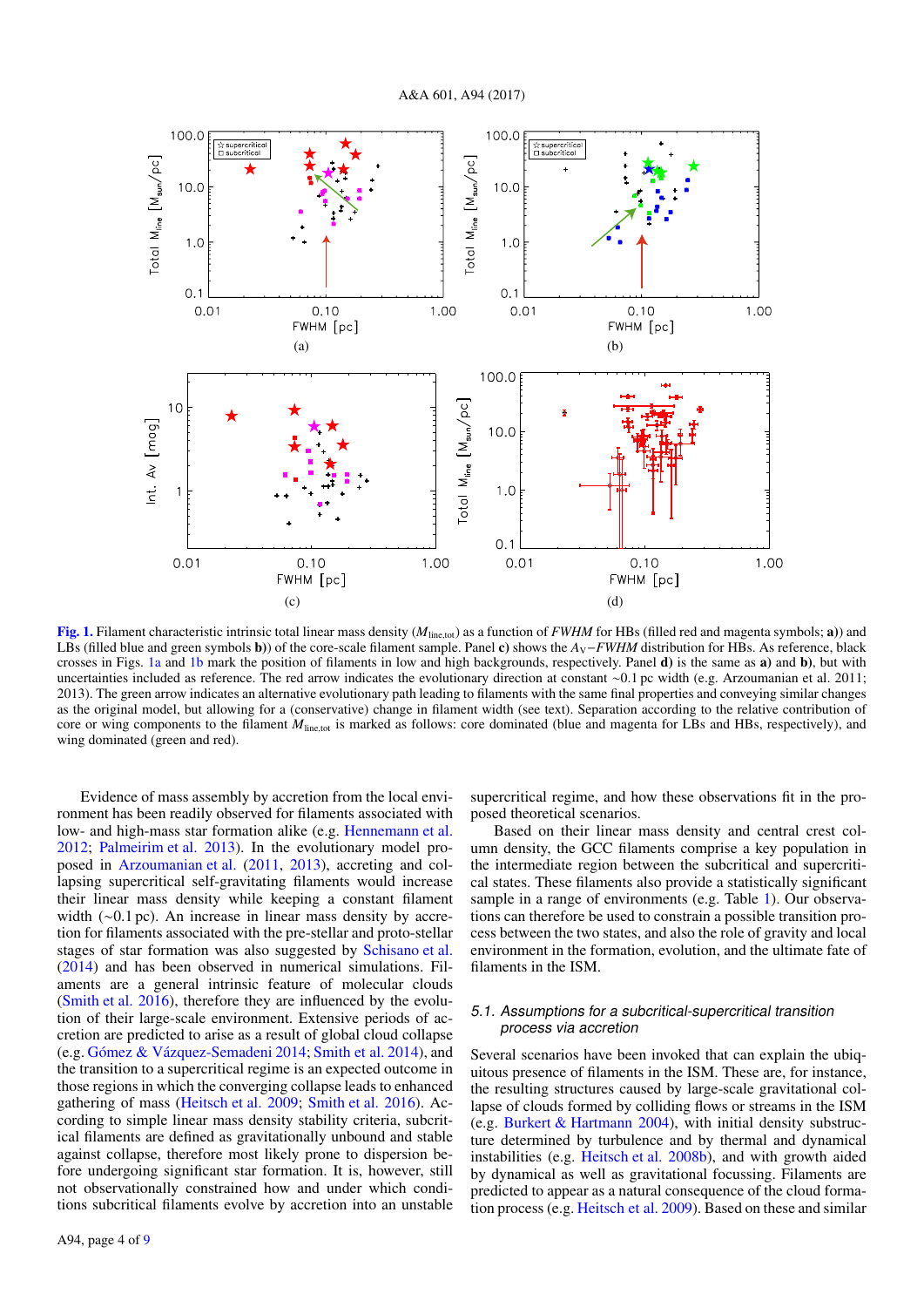models, filament formation and evolution constitute a continuous process of which our *Herschel* observations are nothing more than snapshots in time. By definition, our observational sample comprises a set of structures with a well-developed filamentary morphology. In consequence, each of the three filament regimes (Table [1\)](#page-2-2) is expected to contain filaments in different states of evolution. The use of this sample to constrain filament evolution is based on the following key results and assumptions:

1. The filament population is dominated by structures with column densities high enough for gravity to dominate (based on  $N_{\text{H}_2}$  estimates from e.g. [Hartmann et al.](#page-8-35) [2001\)](#page-8-35).

The *Herschel* continuum data sets can therefore be used to broadly separate the filament sample according to their early or late evolutionary state, assuming that the general trends observed with increasing  $M_{\text{line,tot}}$  for the various filament parameters (Paper I) are driven by accretion and inflow of material.

2. A supercritical filament in one regime evolves from a subcritical filament by increasing its  $M<sub>line,tot</sub>$  at the same time as its  $M_{\text{line,core}}$ ,  $M_{\text{line,wing}}$ , and ridge  $N_{\text{H}_2}$ . These trends were<br>observed and described in Paper I observed and described in Paper I.

Numerical simulations (e.g. [Burkert & Hartmann](#page-8-33) [2004;](#page-8-33) [Hartmann & Burkert](#page-8-36) [2007;](#page-8-36) [Heitsch et al.](#page-8-37) [2008a;](#page-8-37) Vázquez-Semadeni et al. [2009;](#page-8-38) [Smith et al.](#page-8-31) [2014;](#page-8-31) Gómez & Vázquez-Semadeni [2014\)](#page-8-30) as well as observational results (e.g. [Schneider et al.](#page-8-11) [2010\)](#page-8-11) support the long-range effects of gravity and therefore the potentially extensive reservoir of material that can, in principle, be available for accretion. For mean infall velocities of  $v \sim 0.8 \text{ km s}^{-1}$  (e.g. [Heitsch et al.](#page-8-32) 2009) accretion of material during the predicted timescale [2009\)](#page-8-32) accretion of material during the predicted timescale for pre-stellar core formation and collapse can in principle occur from regions located at <sup>&</sup>gt;∼1 pc from the filaments. The possibility of the environment evolving as the filament accretes implies that the precursor of a star-forming filament could be associated not only with a less massive structure, but also with a less dense background. This scenario is accounted for in our analysis by allowing filaments to evolve from a similar or more diffuse environment than that of the target supercritical structure.

3. The wing filament component dominates at a late stage of evolution.

Our results from Paper I indicate that in a transition from subcritical to supercritical state a filament increases its *<sup>M</sup>*line,core and *<sup>M</sup>*line,wing. This simultaneous growth could be compatible with that predicted for other types of structures within clouds (e.g. cores; [Naranjo-Romero et al.](#page-8-39) [2015\)](#page-8-39). Filaments with the highest  $M_{\text{line,tot}}$  have the most massive components and are also predominantly wing dominated. A potential precursor of a star-forming filament is therefore required to be core dominated and with both *<sup>M</sup>*line,core and *M*<sub>line,wing</sub> lower than that of the target wing-dominated supercritical filament. While the actual behaviour of the filament components with time requires an extensive analysis and modelling of filament properties for a range of conditions, our choice is justified based on the general trends of the filament populations observed in Paper I and the individual properties of each regime (e.g. Table [1\)](#page-2-2). In regime 2, all supercritical filaments are wing dominated and ∼85% of the subcritical population is core dominated. Only two out of the six supercritical filaments in regime 3 are core dominated.

4. Mechanisms capable of providing internal support, such as turbulence or magnetic fields, do not dominate filament evolution of the global filament population.

Turbulence, for instance, is predicted to be highly linked to accretion and collapse (e.g. [Burkert & Hartmann](#page-8-33) [2004\)](#page-8-33), but these processes should still not be able to prevent accretion. Numerical models clearly indicate that molecular clouds are dynamically evolving and contracting gravitationally despite the presence of magnetic fields [\(Ibáñez-Mejía et al.](#page-8-40) [2016\)](#page-8-40). The same process of large-scale global collapse drives the evolution of the internal substructure of the cloud (filament, clump), therefore gravity and mass inflow become the principal and dominant mechanisms determining changes in filamentary properties as a function of time. Observational evidence supporting the driving role of gravity is found in the shape of the observed column density probability density functions of star-forming clouds, characterised by a power-law tail at the column densities typically associated with filamentary material and star-formation (e.g. [Ballesteros-Paredes et al.](#page-8-41) [2011\)](#page-8-41).

By means of the above assumptions it is possible to quantify the changes associated with a transition from subcritical to supercritical state, if the filament was required to form new stars by accretion under the conditions predicted by observational and theoretical studies.

#### 5.2. Formation and evolution of star-forming filaments

#### 5.2.1. Preferred conditions of supercritical filaments

Supercritical (massive) filaments are found in regimes 2  $(4.2 \leq M_{\text{line,core}} \leq 8.4 \, M_{\odot} \,\text{pc}^{-1})$  and 3  $(M_{\text{line,core}} > 8.4 \, M_{\odot} \,\text{pc}^{-1})$ ,<br>each associated with a different mean environmental column each associated with a different mean environmental column density level and filament properties (e.g. Table [1;](#page-2-2) Fig. 9 of Paper I). Figure [2](#page-5-0) summarises the mean filament width (*FWHM*) and central ridge column density (here expressed as  $A_V$ ) of supercritical filaments in each of the two regimes. As a reference, Fig. [2](#page-5-0) also includes the predicted *FWHM*−*A*<sup>V</sup> equilibrium model for self-gravitating, accreting, and pressure-confined filaments from [Fischera & Martin](#page-8-42) [\(2012\)](#page-8-42). The theoretical curve in Fig.  $2a$ corresponds to the default pressure used by these authors in Fig. 10 of their work, which corresponds to an environment  $A_V$ of ≈2.8 mag as estimated with Eq. (A1) of [Fischera & Martin](#page-8-42) [\(2012\)](#page-8-42). Changes on the model curve attributed to variations in external pressure (cloud environment) are highlighted Fig. [2b.](#page-5-2)

The supercritical population is most dominant in regime 3, which points towards two main requirements characterising the realm of supercritical filaments. A filament will grow, collapse, and form proto-stellar objects when it is associated with

- a moderately self-gravitating configuration with a core component already relatively close to supercritical state (e.g. a critical value for the filament ridge of  $A_V \sim 5.5$  mag (background subtracted), or  $M_{line,core} \geq M_{crit}/2$  (Paper I); in agreement with previous studies, for example, [Fischera & Martin](#page-8-42) [2012\)](#page-8-42), and
- $-$  relatively dense environment ( $A_V \gtrsim 3$  mag; Table [1\)](#page-2-2).

Both criteria establish tight observational constraints for modelling the formation of supercritical filaments in simulations.

Interestingly, the two critical column density values (filament and environment) add to a total extinction value similar to the proposed threshold for star formation of  $A_V \sim 8 \text{ mag}$ (e.g. [André et al.](#page-8-9) [2010,](#page-8-9) [2014\)](#page-8-43), which further supports a transition from subcritical to supercritical state linked to a very specific combination of filament and environmental properties. The most obvious effect arising from the fulfilment of both criteria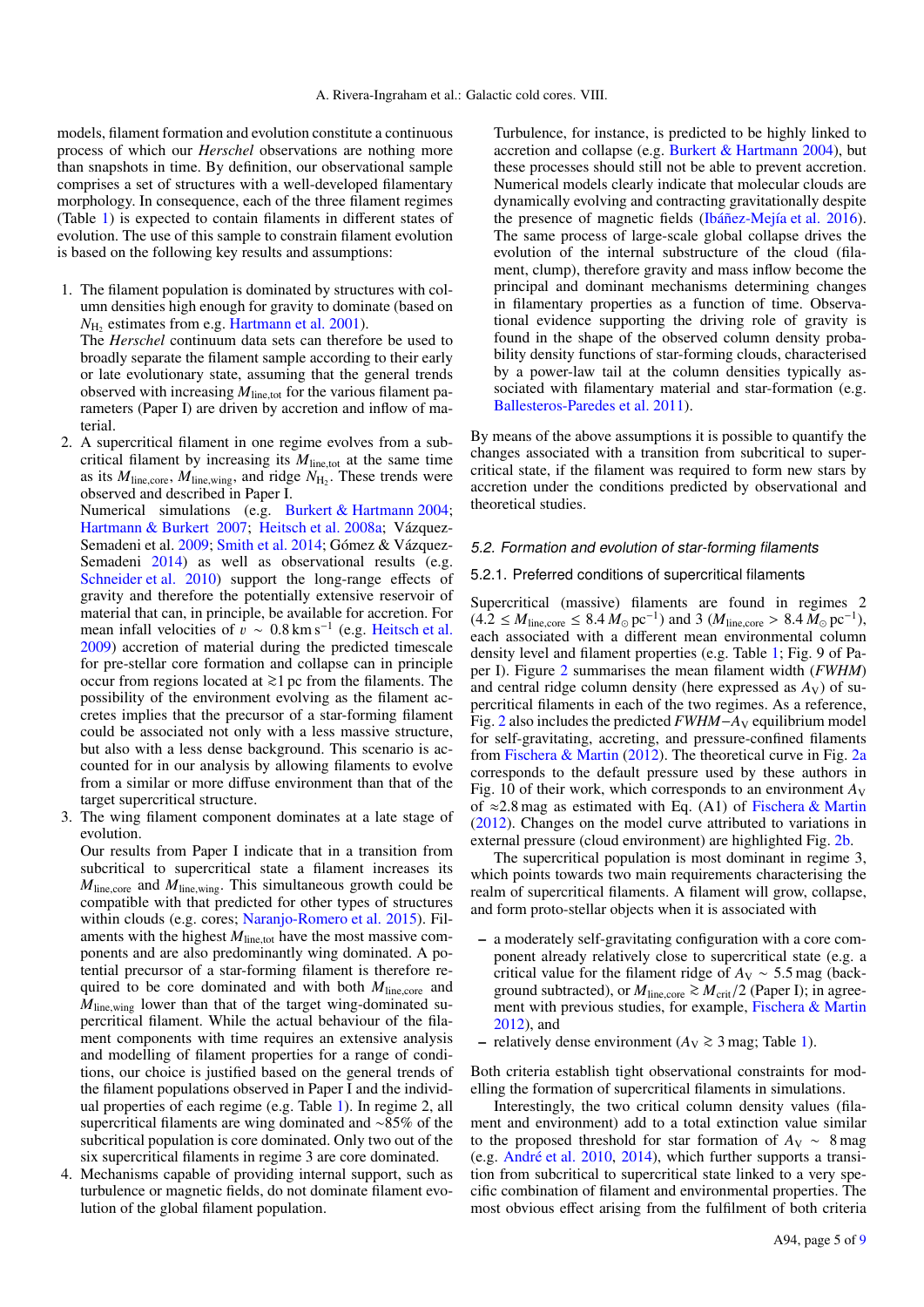<span id="page-5-1"></span>

<span id="page-5-2"></span><span id="page-5-0"></span>[Fig. 2.](http://dexter.edpsciences.org/applet.php?DOI=10.1051/0004-6361/201628552&pdf_id=2) Panel a) mean filament *FWHM* as a function of central intrinsic (crest, background subtracted) filament  $A_V$ . The black solid curve shows the model for isothermal pressure-confined filaments from [Fischera & Martin](#page-8-42) [\(2012\)](#page-8-42) for an external pressure  $p_{ext}/k = 2 \times$ 10<sup>4</sup> K cm<sup>-3</sup>, i.e. environment  $A_V \approx 2.8$  mag for  $\mu = 2.33$ . Blue and red symbols represent the average change of filament width and crest  $A_V$ symbols represent the average change of filament width and crest  $A_V$ for the transition from a core-dominated subcritical state (SB) to a wingdominated supercritical state (SP). The average background for each filament group  $(A_V$  (Env.); right axis), derived from the background maps provided by *getsources* (Sect. [3\)](#page-1-1), is indicated with a black symbol at the characteristic crest  $A_V$  of the group. The clear increase in environment column density with regime (crest  $A_V$ ) is highlighted with a green arrow. Vertical dashed lines mark the approximate boundaries of regimes 2 and 3 for a filament with  $FWHM \approx 0.13$  pc. Boundaries would shift to lower *A*<sup>V</sup> for larger *FWHM*. Error bars are the standard error on the mean for each type of filament. Panel **b**) same as panel **a**), but highlighting the theoretical curves corresponding to the average background of each group. Models were derived using the equations included in [Fischera & Martin](#page-8-42) [\(2012\)](#page-8-42).

would be associated enhanced accretion due to the significant gravitational potential of the system and the local availability of material. The shorter build-up timescales for massive systems in dense environments (e.g. [Kirk et al.](#page-8-44) [2015\)](#page-8-44) would also allow the subcritical-supercritical transition to occur while fragmentation and star formation develop ( $t \leq 1$  Myr). This scenario is consistent with the findings from [Van Loo et al.](#page-8-45) [\(2014\)](#page-8-45) and [Schisano et al.](#page-8-5) [\(2014\)](#page-8-5), who suggested that filaments initiate fragmentation while still in the formation stage. When we consider short fragmentation timescales relative to accretion (e.g. [Heitsch](#page-8-25) [2013\)](#page-8-25), a subcritical filament with  $M_{line,core} \sim 8.5 M_{\odot}$  pc<sup>-1</sup>

(maximum  $M_{\text{line.core}}$  for any subcritical filament; Paper I) would quickly fragment and reach supercritical level in ~10<sup>5</sup> $-10^6$  yr for accretion rates of  $10^{-4} - 10^{-5} M_{\odot}$  pc<sup>-1</sup> yr<sup>-1</sup> (e.g. [Schisano et al.](#page-8-5) [2014;](#page-8-5) [Palmeirim et al.](#page-8-27) [2013\)](#page-8-27). Taking into account the estimated lifetimes of pre-stellar cores (∼10<sup>6</sup> yr, e.g. [André et al.](#page-8-43) [2014\)](#page-8-43), our results are therefore consistent with pre-stellar substructure forming when filaments reach a significantly self-gravitating stage at *M*<sub>line,core</sub> level. This substructure would then evolve as the filament continues assembling its mass beyond the supercritical threshold, ultimately leading to the presence of accreting supercritical filaments associated with protostars and already active star formation (in agreement with results from e.g. [Toalá et al.](#page-8-46) [2012\)](#page-8-46).

### 5.2.2. Path towards supercriticality

Identification of the precursors of the supercritical filaments and their most probable evolutionary sequence depends on the assumed filament lifetime and the evolution of the filament with its environment. In Fig. [2](#page-5-0) we have highlighted the location of subcritical filaments in regimes 1 and 2 that satisfy the criteria and our established assumptions for being potential precursors of supercritical filaments. The position of subcritical filaments in regime  $1(R1)$  in the figure corresponds to the mean *A*<sub>V</sub>−*FWHM* properties of filaments in this regime that have  $M_{\text{line,core}}$ ,  $M_{\text{line,wing}}$ , ridge  $A_V$ , and environment  $A_V$  lower than supercritical wing-dominated filaments in regimes 2 (R2) and 3 (R3) (marked with star symbols in the diagram). Similarly, the point signalling the location of subcritical filaments in R2 traces the mean *A*<sub>V</sub>−*FWHM* properties of the core-dominated subcritical structures with linear mass densities and environmental column density below that of the wing-dominated supercritical filaments in R3.

- Filaments in regime 1 are associated predominantly with the most diffuse ( $A_V \sim 1.5$  mag) environments and low central column densities barely at or below those required for reasonable self-gravitating structures (Table [1\)](#page-2-2). They are also associated with the narrowest widths, which is consistent with the predictions from the (magneto-) hydrodynamical theoretical models of [Hennebelle](#page-8-47) [\(2013\)](#page-8-47).
- Subcritical filaments in regime 2 (environmental  $A_V \sim$ <sup>2</sup>.5 mag) approach the turnover point of the *FWHM*−*A*<sup>V</sup> curve in Fig. [2.](#page-5-0) Filaments in these denser environments are systematically associated with higher core and wing linear mass densities (Paper I) and are therefore reasonably selfgravitating structures.

For our main assumption of a filament evolving by accretion  $(M<sub>line,tot</sub>$  increasing with time; e.g. Fig. [1a\)](#page-3-2), the properties of filaments in the different regimes highlighted in Fig. [2](#page-5-0) are strongly suggestive of a filament-environment co-evolutionary scenario. Filament growth, inferred by the increase in  $M_{\text{line,core}}$ ,  $M_{\text{line,wing}}$ , and ridge  $A_V$  from regimes 1 to 3 appears to be intimately associated with an increase in environmental  $A_V$ , although the latter changes by a smaller degree:  $\langle M_{line,core} \rangle$  and ridge  $\langle A_V \rangle$  change by a factor of ∼6,  $\langle M_{\text{line,wing}} \rangle$  by ∼8.5, and the environmental column density only increases by a factor of ∼2 (Table [1\)](#page-2-2).

[Kirk et al.](#page-8-44) [\(2015\)](#page-8-44) reported a good agreement between star-forming filaments (profiles) and the models from [Fischera & Martin](#page-8-42) [\(2012\)](#page-8-42). Likewise, the pressure-confined equilibrium model shown in Fig. [2a](#page-5-1) agrees apparently well with the supercritical filaments in this work (particularly in regime 2). A possible reason for this is that the environment  $A_V$  of these filaments is relatively similar to the environment used for that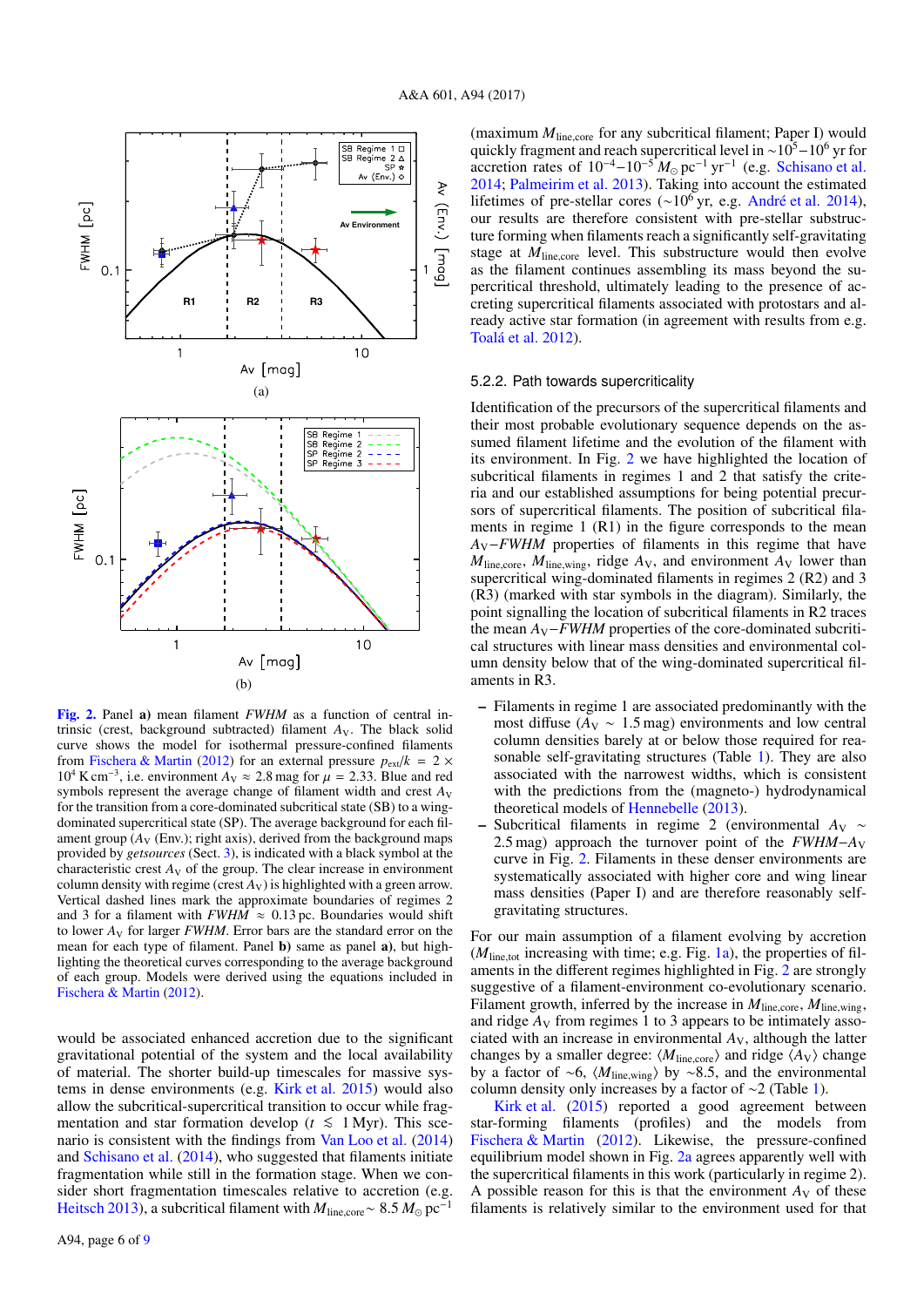particular model curve ( $A_V \approx 2.8$  mag, cf.,  $\langle A_V \rangle = 2.7 - 2.9$  mag for regimes 2 and 3, respectively). We note that such dense environments appear to be typical of clouds with active star formation (e.g. [Rivera-Ingraham et al.](#page-8-48) [2015\)](#page-8-48). Subcritical filaments, on the other hand, are associated with a much lower environment  $A_V$ , which could explain their differences with respect to the equilibrium curve in Fig. [2a.](#page-5-1) We observe, however, that their properties still differ from those expected for equilibrium pressure-confined filaments in the same diffuse environments (Fig. [2b;](#page-5-2) grey and green curves). Their widths would be consistent with a much higher external pressure than the pressure predicted based on their observed environment *A*V. The observed discrepancy can arise from multiple factors: different environmental temperature and chemical composition in diffuse media, inclination effects, or different mechanisms leading to out-of-equilibrium filamentary structures in diffuse environments (e.g. stellar feedback, magnetic fields, or turbulence). The local structure of many filaments in diffuse regions in the GCC sample appear to be intrinsically associated with triggered regions, such as swept-up structures and cometary globules. Furthermore, the approximation used by [Fischera & Martin](#page-8-42) [\(2012\)](#page-8-42) to derive  $p_{ext}/k$  based on environment  $A_V$  (Eq. (A1) of their work) assumes relatively dense, self-gravitating, and predominantly molecular clouds resembling pressure-confined isothermal spheres, which is an unrealistic approximation for the most diffuse fields in the GCC associated with subcritical filaments. The location and strong influence of external events on diffuse filaments therefore argue against the presence of a dominant population in equilibrium state in low-density media, with the non-self-gravitating population ultimately dispersing with time without undergoing star formation (Fig. [1b\)](#page-3-3).

Despite the observed similarities with regime 2 and to some extent regime 3, the assumption of an equilibrium state for these structures is also questionable. First, structures exist with a linear mass density above the critical value for equilibrium (Eq. (4) in [Fischera & Martin](#page-8-42) [2012\)](#page-8-42), and filaments resolved by *Herschel* have frequently been observed to be composed of bundles of smaller scale velocity-coherent filaments (e.g. [Hacar et al.](#page-8-0) [2013\)](#page-8-0). Second, while equilibrium cases can well exist in non- (or slowly) evolving environments (e.g. arising from turbulent dissipation in the diffuse ISM; e.g. [Tafalla & Hacar](#page-8-49) [2015\)](#page-8-49), such stationary models would fail to predict a potential evolution of the filament properties with its environment as inferred from *Herschel* data for the formation of star-forming filaments.

Numerical evolutionary models in large-scale simulations provide a suitable alternative for exploring feasible scenarios consistent with observations. The simultaneous increase of environmental level with filament growth for the type of structures observed in our data is more reminiscent of the dynamically evolving filaments predicted to arise within clouds undergoing large-scale collapse. Numerical models that describe the different stages of evolution of such clouds (e.g. [Gómez & Vázquez-Semadeni](#page-8-30) [2014;](#page-8-30) [Kirk et al.](#page-8-44) [2015\)](#page-8-44) show that filaments may evolve from a subcritical to a supercritical regime as a function of time. Furthermore, reported column density maps and animations seem to support a co-evolution of *<sup>M</sup>*line,core and environment, although an actual quantification of this evolutionary process has not been reported so far, to our knowledge. Some subcritical filaments in regime 1, as well as subcritical and supercritical filaments in regime 2, can become precursors of regime 3 supercritical filaments if associated with regions of enhanced potential wells, that is, benefitting from a particularly rapid and/or continuous process of mass assembly. In numerical simulations of clouds undergoing large-scale

collapse, massive filaments with central column densities similar to those of regimes 2 and 3 are present at relatively late evolutionary stages, in the densest regions arising from the converging inflows (*t* ∼ 10−20 Myr, e.g. [Vázquez-Semadeni et al.](#page-8-50) [2007;](#page-8-50) [Heitsch & Hartmann](#page-8-51) [2008;](#page-8-51) [Gómez & Vázquez-Semadeni](#page-8-30) [2014\)](#page-8-30). Once the critical filament  $M_{line,core}$  and environmental conditions are reached, star-formation and evolution progresses quickly as a result of the gravitational acceleration and significant mass accumulation rate associated with these conditions (e.g. [Heitsch et al.](#page-8-32) [2009\)](#page-8-32).

Filaments in regime 2 (Fig. [2\)](#page-5-0) are associated with relatively modest star-forming potential ( $\langle M_{\text{line,core}} \rangle \approx 5.5 M_{\odot} \text{ pc}^{-1}$ ;<br>Table 1). Taking into account the average  $M_{\text{line}}$  associated by de-Table [1\)](#page-2-2). Taking into account the average *M*line associated by default with star-forming filaments ( $M_{\text{crit}}$ ), regime 2 supercritical filaments are more consistent with being overall quiescent structures, capable of only sporadic and isolated star-forming events. However, filaments located in growing potential wells would further benefit from a more significant, continuous, and large-scale mass-inflow, leading to a fast additional increase in  $M_{\text{line,tot}}$  (therefore  $M_{\text{line,core}}$  and  $M_{\text{line,wing}}$ ) and a transition to a fully supercritical star-forming state (regime 3) in short *t* ∼ 1 Myr pre-stellar to proto-stellar transition timescales (e.g., [Heitsch & Hartmann](#page-8-51) [2008;](#page-8-51) [Schisano et al.](#page-8-5) [2014\)](#page-8-5). The lack of publicly available models fully describing the simultaneous evolution in time of  $M_{line,core}$ ,  $M_{line,wing}$ , filament crest  $A_V$ , width, and environmental *A*<sup>V</sup> prevents a detailed comparison of these observation predictions with simulations. However, the numbers available from accretion-based models do support the interpretation of the *Herschel* data described in this work.

A well-defined filament with central crest  $A_V$  comparable to those of subcritical filaments in regime 2 is identified in the simulations from [Gómez & Vázquez-Semadeni](#page-8-30) [\(2014\)](#page-8-30) at *X*, *Y* = 2,  $-2$  pc and  $t = 24.4$  Myr in animation (a) Fig. 3 of that paper, for instance. Assuming a similar background as the background in regime 2 and similar dust properties in the column density calculation, this filament increases its central  $A_V$  by at least a factor of 2 by  $t = 25.5$  Myr. The resulting change in  $A_V$  is remarkably similar to the change observed between supercritical filaments in regimes 2 and 3, before the filament is swept into the central regions of the cloud by the large-scale collapse of the cloud in the simulations. Within this same ∼1 Myr timescale, filaments in the simulations from [Smith et al.](#page-8-31) [\(2014\)](#page-8-31) are also observed to increase their linear mass density by a factor  $\geq 3$ , at comparable filament widths (constant or moderately decreasing  $-$  Figs. [1a,](#page-3-2) c), during their transition from subcritical to supercritical state. The trends observed in simulations under large-scale collapse are therefore in line with our observation-based predictions of a transition to supercritical state within regime 2 and extending to regime 3.

Our claim that subcritical filaments in regime 2 and even regime 1 are possible precursors of the most massive regime 3 supercritical filaments equally agrees with the same numerical models. Our chosen filament in the simulations from [Gómez & Vázquez-Semadeni](#page-8-30) [\(2014\)](#page-8-30) evolves in position and location with the inwards flow of the cloud collapse, but the filament can be traced during several Myr (animation (b)). The long-lived nature of these structures and the tendency of the environment to evolve to a denser state as a function of time with the aid of gravity [\(Kirk et al.](#page-8-44) [2015\)](#page-8-44) allow for the filamentenvironment co-evolution scenario implied in Fig. [2.](#page-5-0) The similarities of the average filament properties with those expected from an equilibrium configuration would still be compatible with evolution if such a configuration is established locally by the pressure balance with the evolving environment, and on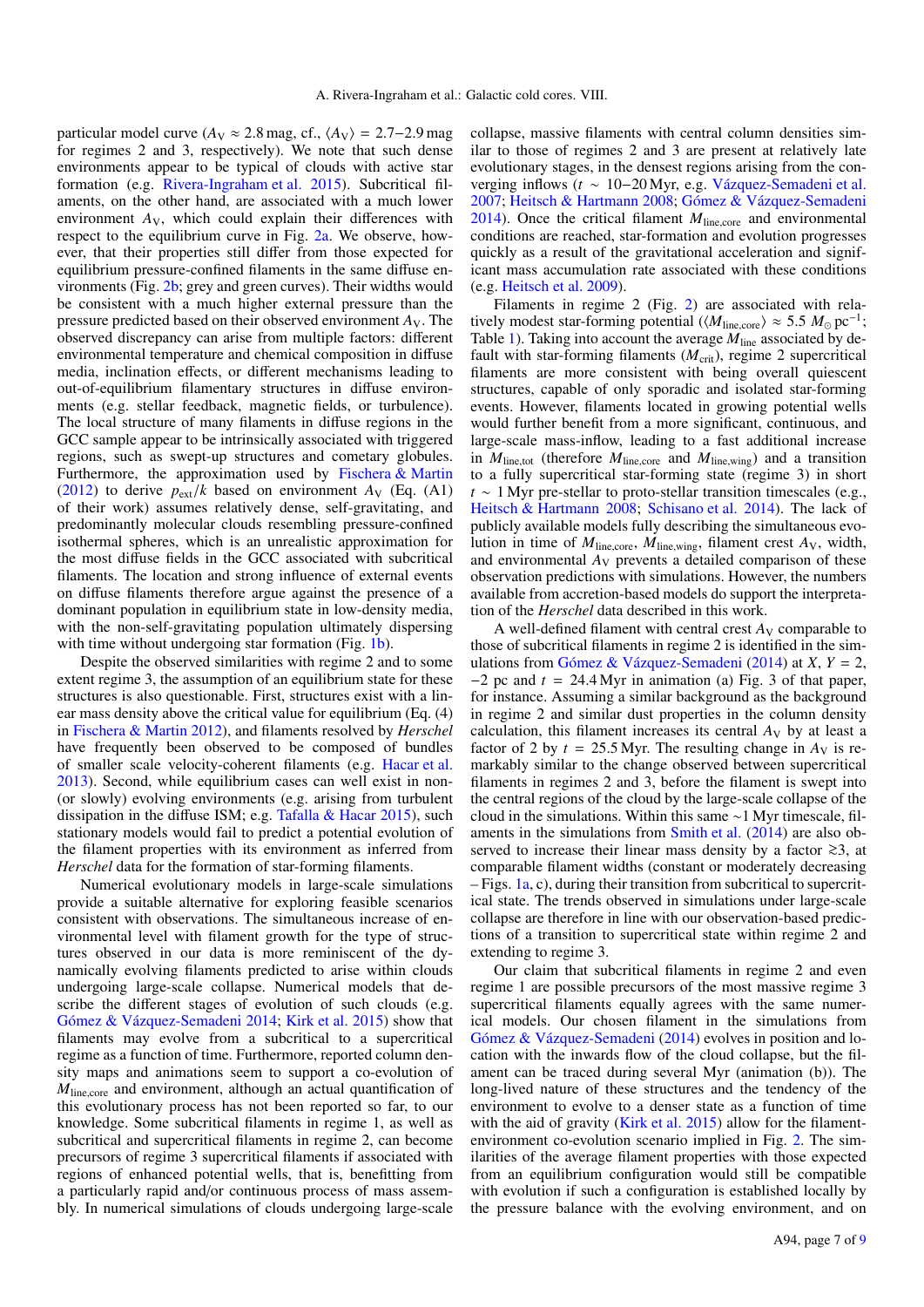timescales much shorter than the timescale of large-scale collapse of the region. This scenario would also explain the better agreement of equilibrium-based estimates with supercritical filaments at moderate densities, and the larger differences with the most diffuse (some likely dispersing) and the very dense (fastevolving) structures.

A final piece of evidence in support of the large-scale gravity-driven scenario in the formation of supercritical filaments in molecular clouds is found in the filament profile change as a function of time presented in Paper I. The tendency of filaments to develop pronounced wing components (*M*line,wing) relative to their filament cores  $(M<sub>line.core</sub>)$  as they approach supercritical state is reminiscent of the behaviour shown by collapsing cores within a collapsing cloud in the models from [Naranjo-Romero et al.](#page-8-39) [\(2015\)](#page-8-39). A similar behaviour for the largescale (filament) component of the core is very likely because it is an intrinsic part of the filament structure itself.

The observational model inferred by our *Herschel* observations therefore not only provides a self-consistent picture in agreement with simulations, but also agrees well with the model of dynamic star formation and the presence of a spread in stellar ages in star-forming regions (e.g. [Hartmann et al.](#page-8-52) [2012;](#page-8-52) [Zamora-Avilés et al.](#page-8-53) [2012\)](#page-8-53). We note, however, that the fate of the filament will depend on how, where, and when the filament is formed, and not all filaments are destined to become supercritical. In a relatively constant diffuse environment (e.g. offcloud locations, high-galactic latitudes), filaments will be quiescent and barely self-gravitating. Evolution and collapse by self-gravity of primordially low-mass filaments in these environments can be prevented by stabilising processes and by the limited accretion arising from their weak gravitational potential and the low availability of material. These structures would therefore be predominantly transient, expanding, and dispersing before the onset of star-formation. For many of these low-mass filaments, the lack of significant accretion would be consistent with the small internal velocity dispersion observed in molecular observations [\(Arzoumanian et al.](#page-8-28) [2013\)](#page-8-28). Triggering could instead be the key driver leading to star-formation in low column density environments where gravity cannot initially play a significant role, and where wing development and accretion are therefore severely limited.

Ultimately, filament formation and evolution is a complex interplay of intrinsic and environmental conditions, most likely driven by out-of-equilibrium processes, and results from the *Herschel* data sets should be considered in context with complementary observational studies in order to develop a full model of star formation in filaments. Molecular line observations will be particularly needed to constrain the dynamical state of the filament and its environment. Such observations are critical in order to fully validate the proposed co-evolution model.

Massive supercritical filaments (and their subcritical progenitors) could also exhibit other exclusive properties not traced by our data. Our results, for instance, do not exclude the possibility of magnetic fields playing an important role in filament formation. The orientation of magnetic fields has been observed to be linked to column density (e.g. [Planck Collaboration Int. XXXII](#page-8-54) [2016;](#page-8-54) [Planck Collaboration Int. XXXV](#page-8-55) [2016;](#page-8-55) [Malinen et al.](#page-8-56) [2016\)](#page-8-56), with star-forming filaments having a preferred axis orientation with respect to the local magnetic field (e.g. [André et al.](#page-8-43) [2014\)](#page-8-43). Similarly, the uncertainty level of our width measurements relative to the small changes between the different regimes implies that results should be taken with caution when trying to identify a characteristic width behaviour for our (small) supercritical sample. A more significant sample of core-dominated

supercritical filaments, combined with higher resolution observations and numerical simulations, will aid in further constraining the physical conditions and timescales associated with the evolution of filaments that are already in supercritical state and are actively forming new stars.

## <span id="page-7-0"></span>**6. Conclusions**

A subsample of *Herschel* fields of the Galactic Cold Cores Programme at  $D < 500$  pc has been used to investigate the observational signatures associated with the onset of star formation in filaments.

Filaments in different environments were identified and extracted with the *getfilaments* algorithm. Physical properties (linear mass density, width, and crest column density), as well as the structural components of the filament (the core innermost region and the wing power-law-like component at large radii of the filament profile) were quantified as described in Paper I. The characteristics derived from the  $N_{\rm H_2}$  profile fitted with a Plummer-like function were investigated as a function of environment and stability  $(M<sub>line, tot</sub>)$ . The analysis was performed in order to constrain an observation-based evolutionary model from a subcritical to a supercritical (unstable) state that can be used in context with theoretical models of filament formation and evolution.

The combination of local environment and *M*<sub>line,core</sub> at a given time has a critical role in determining the evolutionary path and ultimate fate (star-forming potential) of a given filament in  $t$  ≤ 1 Myr. Only strongly self-gravitating structures with a relative massive core component associated with a dense environment ( $A_V \geq 3$  mag) have the potential for becoming<br>supercritical and star forming on timescales comparable to the supercritical and star-forming on timescales comparable to the observed lifetime of pre-stellar sources. Filament evolution via mass assembly progresses with little changes in filament average width ( $\langle FWHM \rangle \sim 0.13$  pc). Low-mass filaments in diffuse environments tend to increase their *FWHM* with time, while selfgravitating filaments in denser regions contract or evolve at similar width during the transition to supercriticality.

Our proposed observation-based model for the formation of supercritical star-forming filaments has been compared with predictions from numerical models of filament evolution. While filamentary properties for filaments in relatively dense media are similar to those predicted for pressure-confined filaments in equilibrium, the non-negligible differences with respect to the *Herschel* measurements and the simultaneous growth of the filament linear mass density with its environment with time implied by the *Herschel* data are more consistent with dynamical models of cloud evolution. The filament−environment coevolution scenario is an intrinsic feature of filaments in clouds undergoing large-scale collapse. Those structures formed in the potential wells that emerge during the convergent inflow motions benefit from enhanced accretion and efficient mass assembly. The physical changes of filaments during the subcritical-supercritical transition predicted by simulations are quantitatively consistent with those derived from observations.

While the average properties of a filament population can reveal clues as to their formation and evolution, the dispersion of filament properties observed in the GCC fields remains significant. Similarly, the feasibility of the evolutionary paths considered are highly dependent on the established assumptions, and the evolution itself can also be highly dependent on external conditions, such as Galactic position and physical processes forming the filament. A complete understanding of filament structure and evolution must not only investigate the effect of processes such as shocks, turbulence, and magnetic fields, together with gravity,